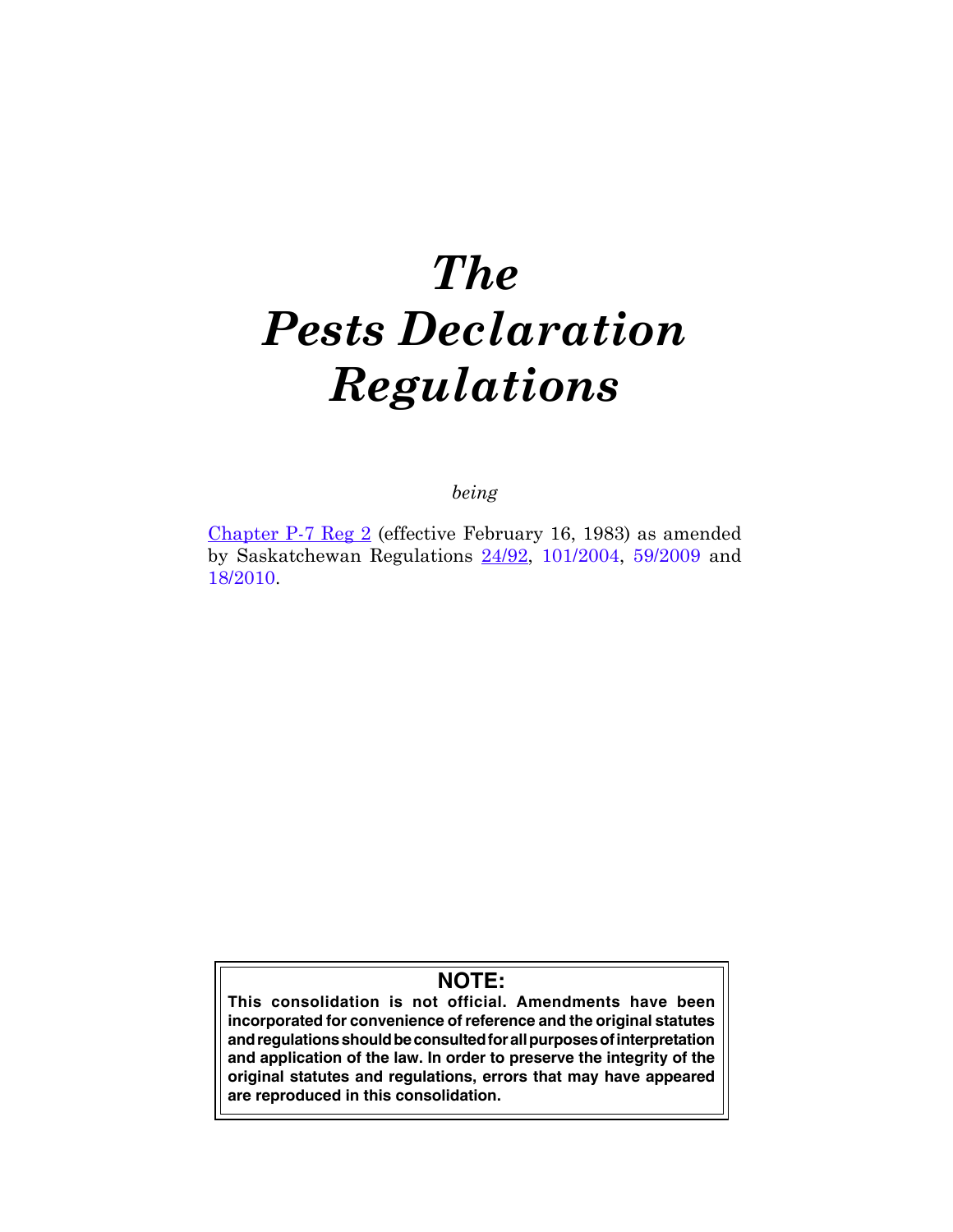# Table of Contents

- 1 Title
- 1.1 Repealed
- 1.2 Interpretation
- 2 Interpretation 3 Pests declared
- 4 Repeal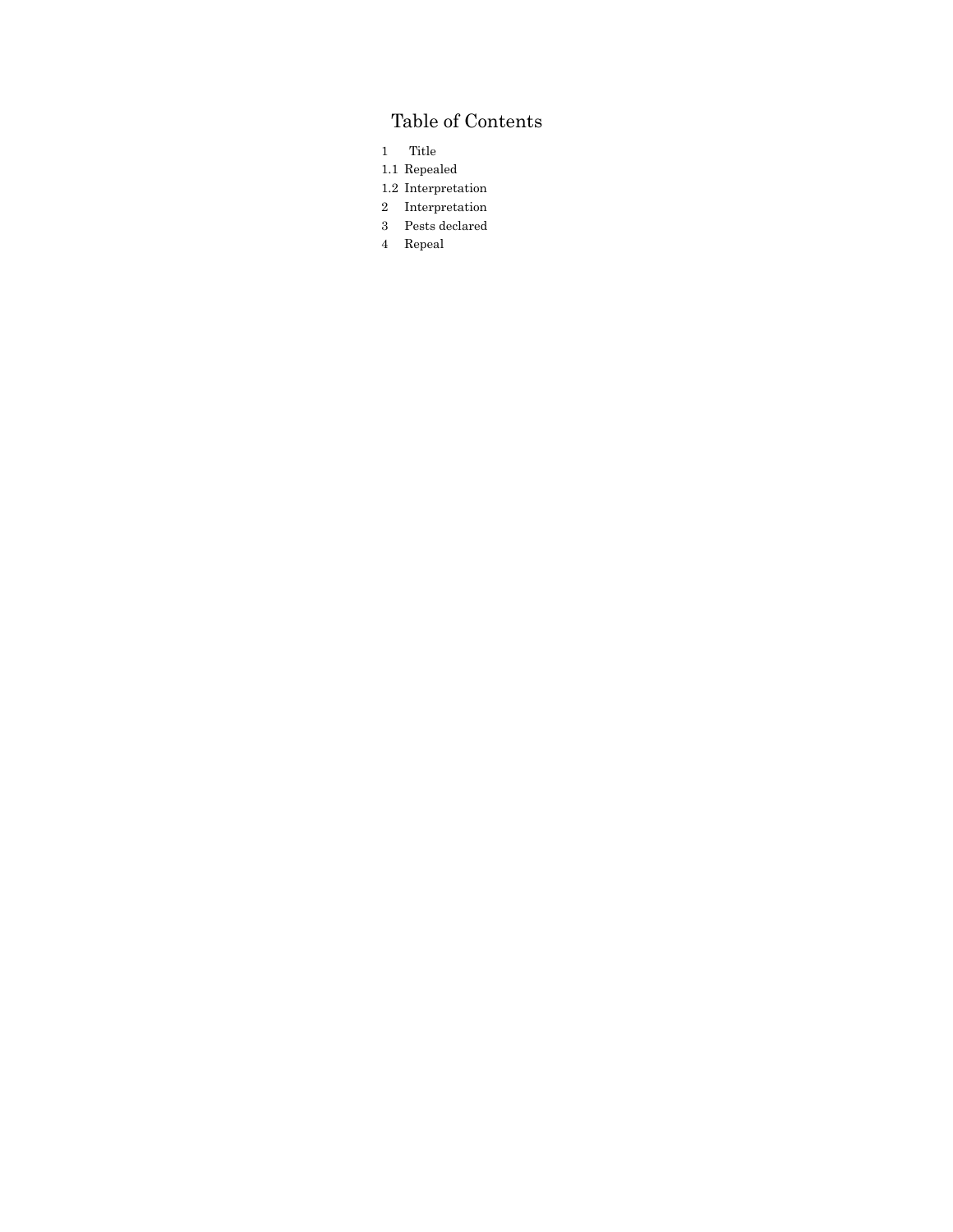# **CHAPTER P-7 REG 2**

## *The Pest Control Act*

#### **Title**

- **1** These regulations may be cited as *The Pests Declaration Regulations.*
- **1.1 Repealed.** 5 Nov 2004 SR 101/2004 s3.

### **Interpretation**

**1.2** In these regulations, **"clubroot"** means a plant disease caused by the existence of the protist *Plasmodiophora brassicae* in any cruciferous field or vegetable crop, either living or dead, including but not limited to canola, mustard, camelina, oilseed radish, taramira, arugula, broccoli, Brussels sprouts, cabbage, cauliflower, Chinese cabbage, kale, kohlrabi, radish, rutabaga and turnip.

26 Jne 2009 SR 59/2009 s3.

#### **Pests declared**

- **2** The following are declared to be pests for the purposes of *The Pest Control Act*:
	- (a) the brown or Norway rat (*Rattus norvegicus* (Erxleben));
	- (b) **Repealed.** 5 Nov 2004 SR 101/2004 s4.
	- (c) grasshoppers;
	- (d) the warble fly;
	- (e) clubroot; and
	- (f) Richardson's ground squirrel (*Spermophilus richardsonii*).

4 Mar 83 cP-7 Reg 2 s2; 10 Apr 92 SR 24/92 s4; 5 Nov 2004 SR 101/2004 s4; 26 Jne 2009 SR 59/2009 s4; 1 Apr 2010 SR 18/2010 s2.

#### **Repeal**

**3** Saskatchewan Regulations 232/71 and 108/77 are repealed.

4 Mar 83 cP-7 Reg 2 s3.